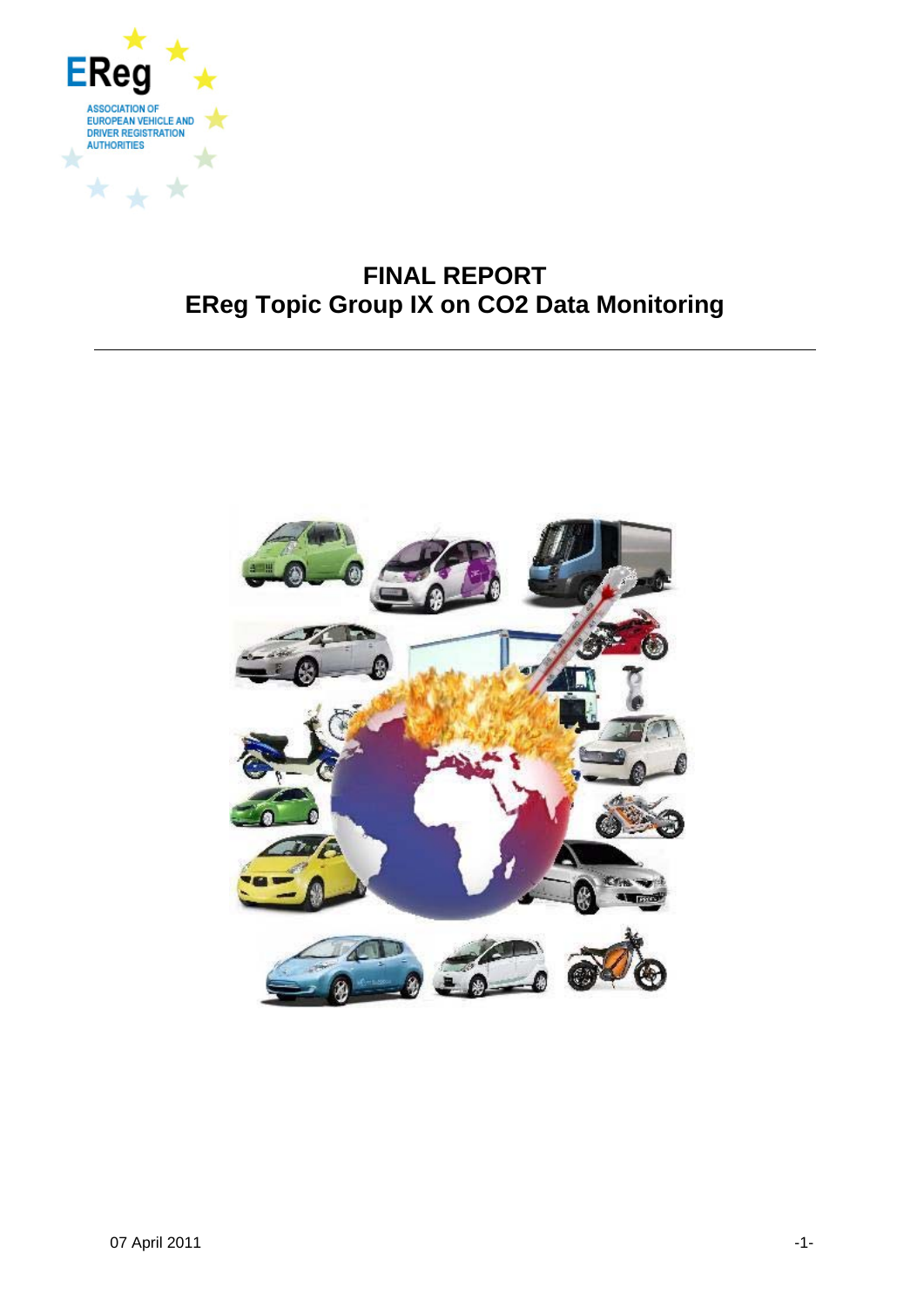

# **1. Action Plan**

| <b>Topic Group</b>                    |           | IX. CO2 Data Monitoring |           |           |     |           |           |           |           |           |           |           |          |
|---------------------------------------|-----------|-------------------------|-----------|-----------|-----|-----------|-----------|-----------|-----------|-----------|-----------|-----------|----------|
| <b>Presiding</b><br>member            |           | The Netherlands         |           |           |     |           |           |           |           |           |           |           |          |
| <b>Chairman</b><br><b>Topic group</b> |           | Mr Peter Striekwold     |           |           |     |           |           |           |           |           |           |           |          |
| <b>Participating</b>                  | <b>BE</b> | CY                      | DK        | EE        | FI  | DE        | GI        | HU        | IS        | IF        | ΙM        | LV        | LT       |
| members                               | LU        | MT                      | IA        | <b>NO</b> | PL  | <b>RO</b> | <b>SK</b> | <b>SI</b> | <b>SE</b> | <b>CH</b> | <b>NL</b> | <b>UK</b> | $\cdots$ |
| <b>Reading</b><br>members             | <b>BE</b> | CY                      | <b>DK</b> | EE        | FI. | <b>DE</b> | GI        |           | IS        | IE        | ΙM        | LV        | LT       |
|                                       | LU        | MT                      |           |           | PL  | <b>RO</b> |           | <b>SI</b> |           | <b>CH</b> | <b>NL</b> |           | $\cdots$ |

| <b>Author</b> | Linda van Dijk                                                      |
|---------------|---------------------------------------------------------------------|
| Date/version  | 20 January 2011 - Draft version 1<br>7 April 2011 – Draft Version 2 |

| I. Problem definition<br>needed changes. | Description of the actual situation and the current state of affairs, including a description of the problem(s) and the                                                                                                                                                                                                                                                                                                                                                                                                                                                                                                                                                                                                                                                                                                                                     |
|------------------------------------------|-------------------------------------------------------------------------------------------------------------------------------------------------------------------------------------------------------------------------------------------------------------------------------------------------------------------------------------------------------------------------------------------------------------------------------------------------------------------------------------------------------------------------------------------------------------------------------------------------------------------------------------------------------------------------------------------------------------------------------------------------------------------------------------------------------------------------------------------------------------|
| <b>Short historical</b><br>description   | In accordance with Directive 1753/2000/EC, as from 2001, all<br>Member States annually have had to deliver CO2 Monitoring to the<br>European Commission.<br>The new Directive 2009/443/EC requires that - as from 2010 -<br>Member States are obliged to report CO2 emissions to the European<br>Commission.                                                                                                                                                                                                                                                                                                                                                                                                                                                                                                                                                |
| <b>Actual state of affairs</b>           | At the EReg Annual Conference in April 2009, Mr Peter Striekwold<br>from the RDW in the Netherlands presented the way the Netherlands<br>perform the CO2 Monitoring. Several Member States indicated to be<br>very interested in jointly taking up the subject of CO2 Monitoring.<br>In addition it was established that another new Directive (2009/33/EC)<br>also has a lot in common with the mentioned problems.<br>Furthermore, in several Member States measures have been taken to<br>fight the polluting emissions of vehicles. Most of the times, these<br>measures also apply for vehicles with a foreign licence plate. In<br>several Member States, for instance, environmental zones have been<br>established and there are developments on differentiation of parking<br>fees and road pricing at the basis of environmental characteristics. |
| <b>Current problems/</b><br>bottlenecks  | 1. At the moment, only a few Member States are able to fulfil the<br>requirements of CO2 Monitoring. This is mainly caused by the fact<br>that most Member States do not have a complete registration of<br>environmental characteristics and/or because the registration is not<br>correct. In addition, there is hardly any exchange of environmental<br>data between Member States.                                                                                                                                                                                                                                                                                                                                                                                                                                                                      |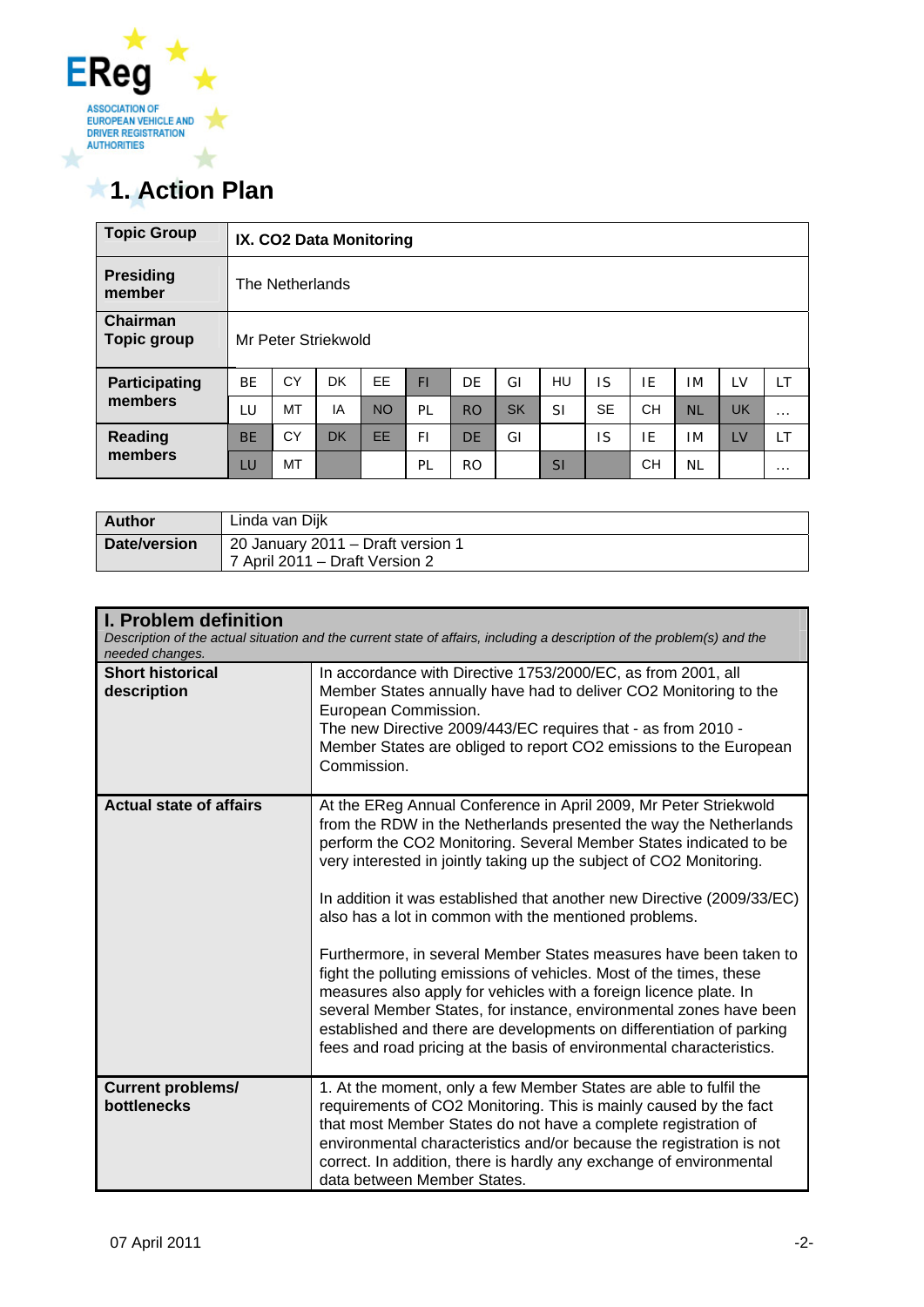

| <b>I. Problem definition</b> |                                                                                                                                                                                                                                                                                                          |
|------------------------------|----------------------------------------------------------------------------------------------------------------------------------------------------------------------------------------------------------------------------------------------------------------------------------------------------------|
|                              | 2. The requirements and standards that are applied for environmental<br>measures differ strongly between the Member States. At the<br>execution and enforcement of environmental measures it appears to<br>be problematic to receive sufficient information of vehicles with a<br>foreign licence plate. |

| <b>II. Action Plan</b>                      |                                                                                                                                                                                                                                                                                                                                                                                                                                                                                                               |                                                                                                                                                                                                                                                                                                                                |  |  |
|---------------------------------------------|---------------------------------------------------------------------------------------------------------------------------------------------------------------------------------------------------------------------------------------------------------------------------------------------------------------------------------------------------------------------------------------------------------------------------------------------------------------------------------------------------------------|--------------------------------------------------------------------------------------------------------------------------------------------------------------------------------------------------------------------------------------------------------------------------------------------------------------------------------|--|--|
|                                             | Description of the intended goal(s), the suggested approach in order to achieve the desired results, including the                                                                                                                                                                                                                                                                                                                                                                                            |                                                                                                                                                                                                                                                                                                                                |  |  |
| Intended goal(s)                            | planning of the topic group and a concrete description of the products and the deadlines.<br>1. All Member States have to be able to fulfil the requirements of CO2<br>monitoring. To achieve this, measures have to be taken so that<br>Member States can develop a complete and correct registration of<br>environmental characteristics.<br>2. For the execution and enforcement of environmental measures, it<br>should be able to internationally exchange environmental<br>characteristics of vehicles. |                                                                                                                                                                                                                                                                                                                                |  |  |
| Approach/ description of<br>the activities  | $\mathbf 1$ .<br>$\blacksquare$<br>Make an inventory of the problems with CO2 Monitoring<br>Analyse possible solutions CO2 Monitoring<br>$\blacksquare$<br>$\overline{\phantom{a}}$<br>characteristics<br>Make agreements with regard to information exchange<br>$\blacksquare$<br>2.<br>$\blacksquare$<br>Make an inventory of and share knowledge about used<br><b>Member States</b><br>the Member States<br>EUCARIS)                                                                                       | Realise a complete and correct registration of environmental<br>environmental measures and the requirements and standards in<br>Make an inventory of and share knowledge about registered<br>environmental characteristics and the ways this is implemented in<br>Exchange of environmental characteristics (possibly by using |  |  |
| <b>Planning</b>                             | <b>July 2009:</b><br>November 2009:<br>December 2009:<br><b>April 2010:</b><br>September 2010:<br>May 2011:                                                                                                                                                                                                                                                                                                                                                                                                   | Send out Topic Group proposal<br>Questionnaire<br>First workshop<br>Follow-up workshop<br>Follw-up Questionnaire<br>Final presentation at the EReg<br>Conference                                                                                                                                                               |  |  |
| <b>Results</b>                              |                                                                                                                                                                                                                                                                                                                                                                                                                                                                                                               |                                                                                                                                                                                                                                                                                                                                |  |  |
| <b>Description product</b>                  |                                                                                                                                                                                                                                                                                                                                                                                                                                                                                                               | Deadline (dd/mm/yyyy)                                                                                                                                                                                                                                                                                                          |  |  |
| including the requirements and consequences | Report, containing the most practical method for CO2 monitoring,                                                                                                                                                                                                                                                                                                                                                                                                                                              | May 2011                                                                                                                                                                                                                                                                                                                       |  |  |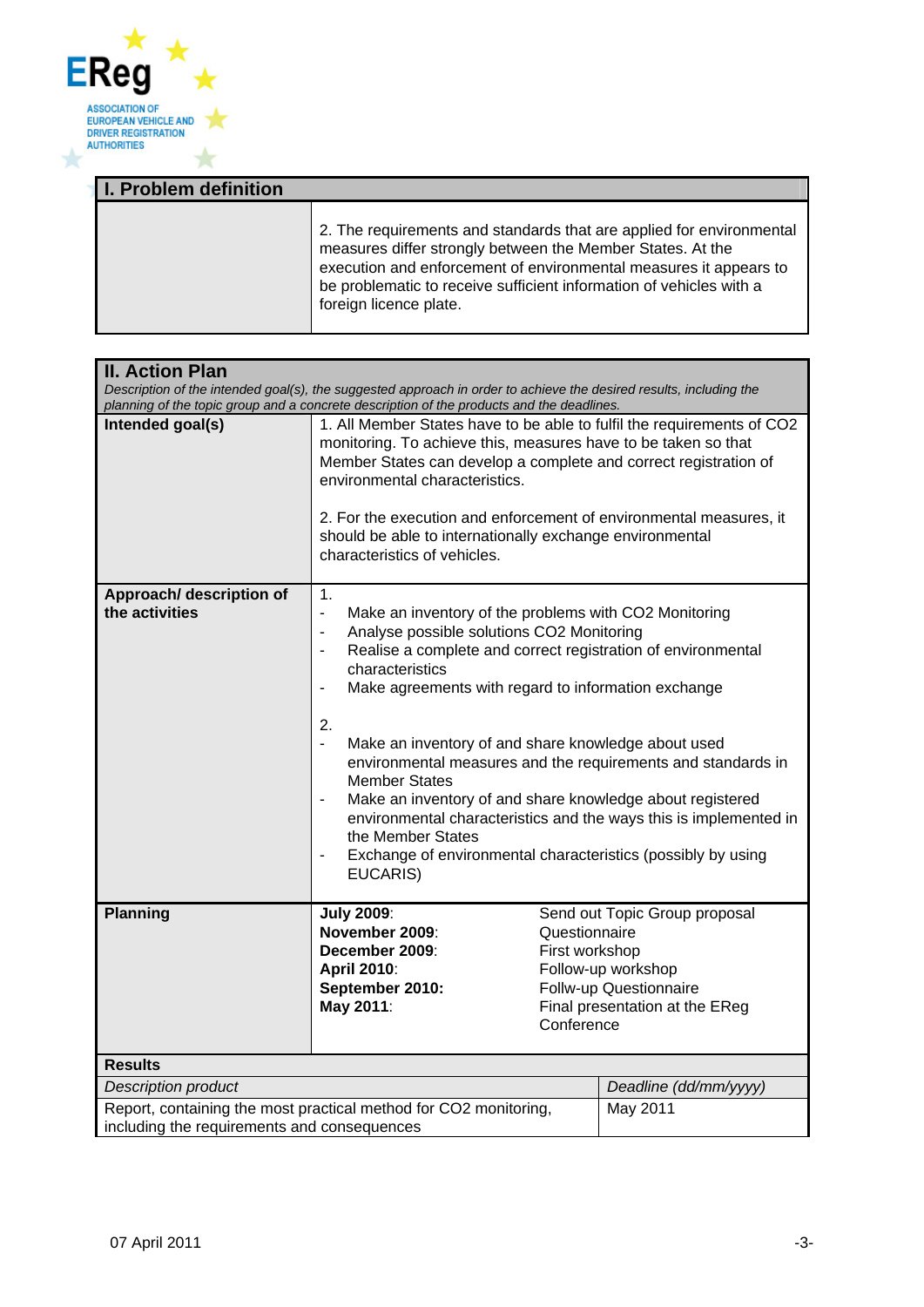

| <b>Topic group members</b> |                                                              |                           |
|----------------------------|--------------------------------------------------------------|---------------------------|
| Country                    | Organisation                                                 | Level of<br>participation |
| The Netherlands            | RDW - Centre for Vehicle Technology and Information          | Active member             |
| Finland                    | AKE - Vehicle Administration                                 | Active member             |
| Norway                     | Vegvsen - Norwegian Public Roads Administration              | Active member             |
| Romania                    | RAR - Romanian Automotive Register                           | Active member             |
| Slovakia                   | Ministry of the interior, Documents and registers<br>section | Active member             |
| Sweden                     | Transportstyrelsen                                           | Active member             |
| United Kingdom             | DVLA - Driver and Vehicle Licensing Agency                   | Active member             |
| Belgium                    | DIV - Vehicle Registration Service                           | Active member             |
| Denmark                    | <b>SKAT - Tax Administration</b>                             | Reading member            |
| Estonia                    | ARK - Motor Vehicle Registration Centre                      | Reading member            |
| Germany                    | KBA - Kraftfahrt-Bundesamt                                   | Reading member            |
| Latvia                     | CSDD - Road Traffic Safety Department                        | Reading member            |
| Luxembourg                 | SNCT - Société Nationale de Contrôle Technique               | Reading member            |
| Northern Ireland           | DVA - Driver & Vehicle Agency                                | Reading member            |
| Slovenia                   | Ministry of Transport                                        | Reading member            |
| <b>Reporting progress</b>  |                                                              |                           |
| Reporting on (dd/mm/yyyy)  |                                                              |                           |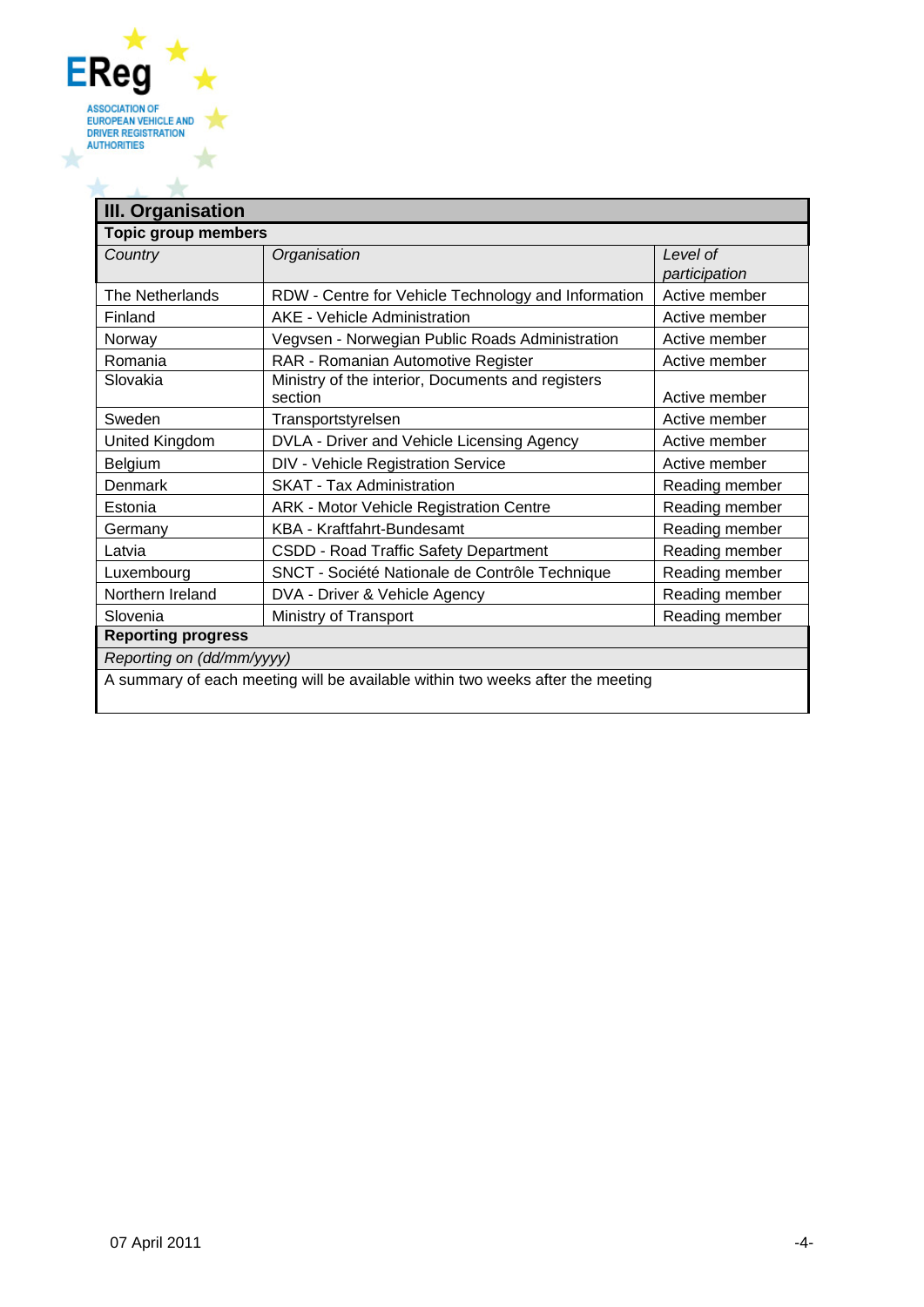

# **IIII. Results**

⊥

*Description of the goal(s), the suggested approach in order to achieve the desired results.*

| <b>Recommendations</b> | Monitoring COC quality and registration of deviations.<br>This is difficult to do as a 100% check is only possible when the            |
|------------------------|----------------------------------------------------------------------------------------------------------------------------------------|
|                        | vehicle is present. Chance for deviations will be larger with Non-M1                                                                   |
|                        | vehicles than with M1 vehicles. An administrative check is easier to                                                                   |
|                        | do. A Central COC database would be a great help in having this<br>check. CoP audits will be necessary to make sure to have a reliable |
|                        | COC database.                                                                                                                          |
|                        | The Netherlands has started a COC check for individual imports.                                                                        |
|                        | The topic group was started to assist countries with problems in CO2                                                                   |
|                        | data monitoring. But very few countries applied for the topic group<br>and those who are present do not have problems with the new     |
|                        | regulation.                                                                                                                            |
| <b>Results</b>         | In ANNEX 1 you can find the results of the first questionnaire. The                                                                    |
|                        | answers to the additional questions can be found in ANNEX 2.                                                                           |
|                        | Generally there are 2 ways to register: Usage of the CoC or usage of                                                                   |
|                        | WVTA-database. Therefore the CO2 data in some countries comes<br>from the CoC in other countries the WVTA-database is used.            |
|                        | The quality / correctness of the data cannot be guaranteed in most<br>countries.                                                       |
|                        | Next to the problem of correctness, collecting the different data that                                                                 |
|                        | leads to the CO2 data that must be in the reports seems to be the                                                                      |
|                        | greatest problem.                                                                                                                      |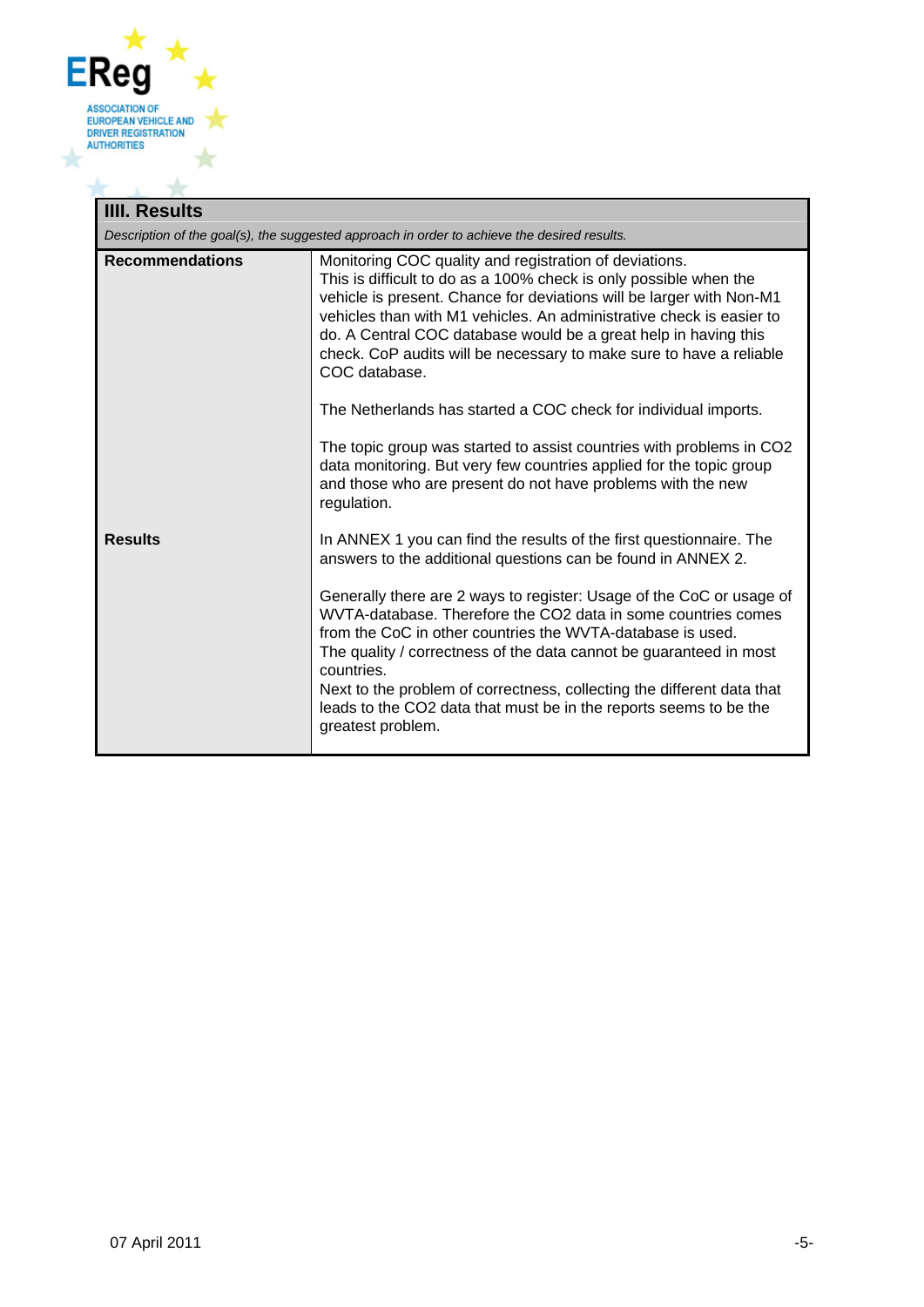

#### **ANNEX 1**

#### *Questionnaire EReg Topic Group IX. CO2 Data Monitoring*

Combined answers from:

- Belgium (BE)
- $\blacksquare$  Finland (FI)
- Netherlands (NL)
- Northern Ireland (NI)
- Slovakia (SK)
- **Sweden (SE)**

#### CO2 related:

1. Do you already have a method in place to provide the EC with CO2 monitoring data (ex §3.3 of **directive 1753/2000/EC). If not, when will you have this process in place?**

BE: Yes

FI: Yes we have.

NL: ‐

NI: DVA will start capturing CO2 data with effect from 1/1/2010

SK: The Slovak Republic is providing CO2 emission data in compliance with the decision 1753/2000/EC since 2005 in cooperation with Oekopol GmbH ‐ Institut für Oekologie und Politik, represented by Ms. Stephanie Schilling. Member states were granted an application in form of MS Access and we put all the vehicle registration data from our information system into it. The data were yearly consulted with the aim to make the values mutually acceptable. According to the Decision 1753/2000/EC the year 2009 is the last one, when the data are being processed in this way. From 2010 the information will be gathered and provided in a different way compliant to the EP and Council Regulation 443/2000, which will repeal the former Decision.

SE: yes, we have already a method in place regarding directive 1753/2000/EC. We have a good quality on the data we collect.

#### **2. Where does the data come from? (i.e. EC member or producer)**

BE: The data come directly from the official importers

FI: The data comes from EC members.

NL: The data comes from EC member states

NI: The primary source of data will be the Manufacturer but, in a small number of cases, the data will be supplied as a result of vehicle inspections.

SK: In 2007 Slovakia introduced a modern vehicle registration system that is centralized with uninterrupted access to all users including producers and representatives of foreign producers, who automatically send information on each vehicle sold to a final user. All technical data are being submitted and subsequently utilized for reporting in accordance with the Decision 1753/2000/EC. SE: The data comes from Representatives of the manufacturers when they send us a file with all the data we have in our register. The Representatives send us data from CoC, but we don´t take care of all the data as describe in CoC. In Sweden we have decided what data we are interested of to describe a vehicle in our register.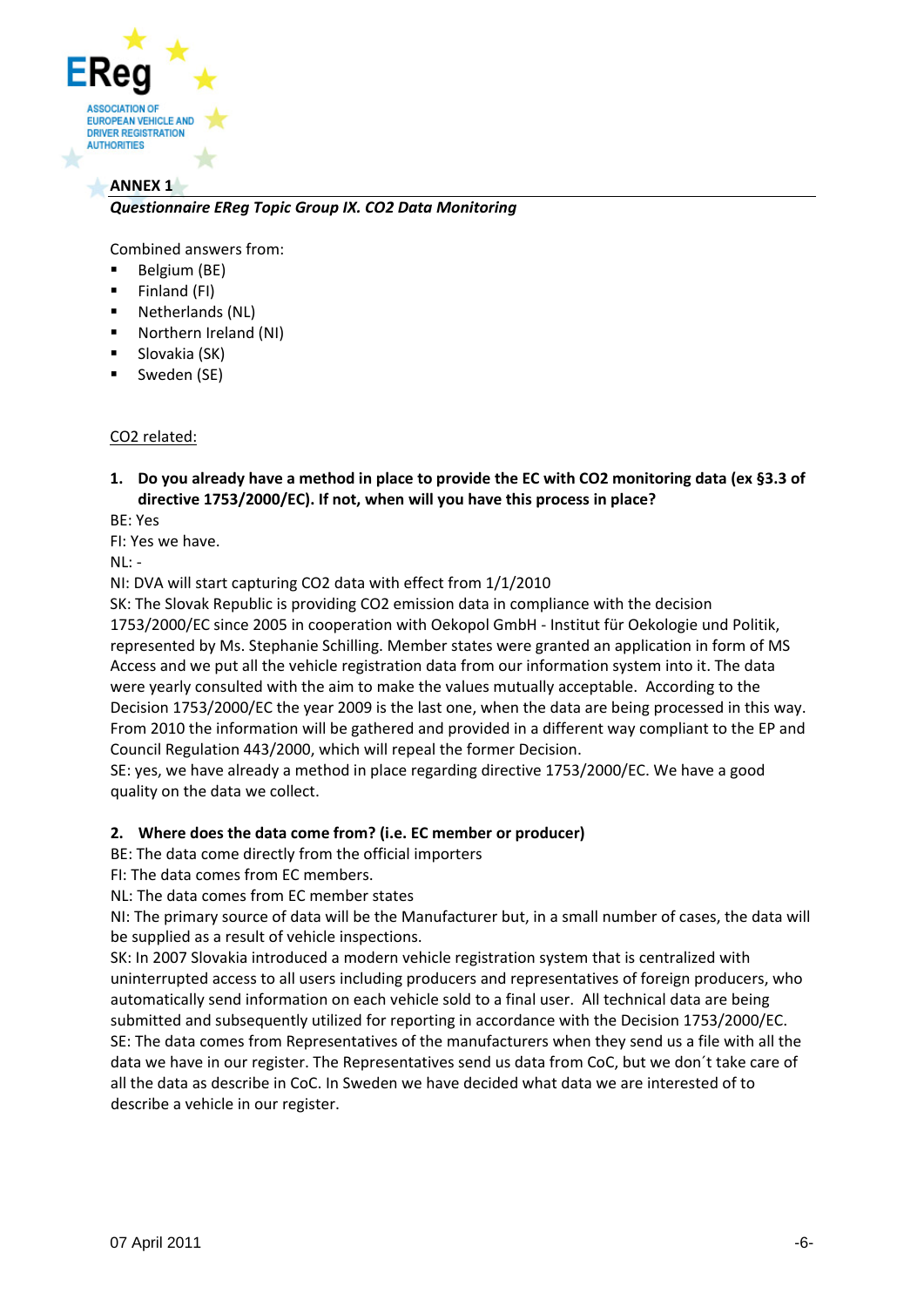

#### **3. Please describe the method you (will) use to provide the EC with CO2 Monitoring data.**

BE: data coming from the COC of most of the cars imported by official importers are collected by the professional association and transmitted to the Belgian authorities before the effective registrations of the cars (so called "pre‐registration procedure")

FI: The data is based on type approval documents (Vehicle Administration receives the type approval data from NorType) and the data is gathered from Vehicular and Driver Data Register kept by Finnish Vehicle Administration. The register contains all the vehicles registered in Finland.

Finnish vehicle traffic data system contains on one hand operational systems such as registration system and type data system and on the other hand information service system. Data is replicated from operational systems to information service system in real time. Material for CO2 Monitoring data is extracted automatically from information service system and after that Statistics Finland aggregates the data. After checking Vehicle Administration delivers CO2 Monitoring data to Commission.

NL: A report is a combination of the RDW vehicle registration system and the RDW type approval database

NI: A report will be extracted from the Northern Ireland Vehicle Information System (NIVIS) and forwarded to the Department for Transport, which will create a single data file for the whole of the UK. Details of the method of supplying the UK data to the EU will be dealt with by the return from DVLA.

SK: As above mentioned, to fulfil the requirements of Decision 1753/2000 the application in MS Access system is being used, into which the processed output from the IS vehicle registration is being transmitted. Control mechanisms that are considered to be a part of the application, do provide maximum quality data subsequently processed by the Commission.

SE: In the Nordic countries we have a system that all EC type approval of cars registers in a database as we have on Iceland. Every night we bring home data from this system NorType. We store data in a database in our office and when the Representatives of manufacturers send us the data from CoC related to a car we check about 17 fields against EC type approval and compare this kind of data. If data not agree with each other, we don't register the car. If data is okay we register the car. Some examples of the fields we check are the value of emissions and the value of the fuel consumption.

#### **4. Please elaborate on the quality and accuracy of the CO2 monitoring data you provide to the EC (ex §3.3 of directive 1753/2000/EC).**

BE: All COC data transmitted by importers by VIN numbers should be accurate.

CO2 values of about 97 % of the total cars registrations are collected

FI: Using type approval data for the CO2 causes some accuracy problems.

NL: The working method is ISO certificated and based on the "four eyes" principle. RDW only use official type approval information coming from EG member states

NI: Quality and accuracy of the data is dependent on the Manufacturers. Manufacturers are subject to quality control procedures governed by the Vehicle Certification Agency, am agency of the Department for Transport

SK: Introducing the vehicle register IS we in stages succeeded to provide for very exact data, eliminating missing or obviously inexact data. Partial problems were handled by the producers, where a communication with the Ministry of Transport and Telecommunication of the Slovak Republic, that is the institution approving technical roadworthiness of a car, is going on. SE: See answer on question 4 and we check all these data against EC Type Approval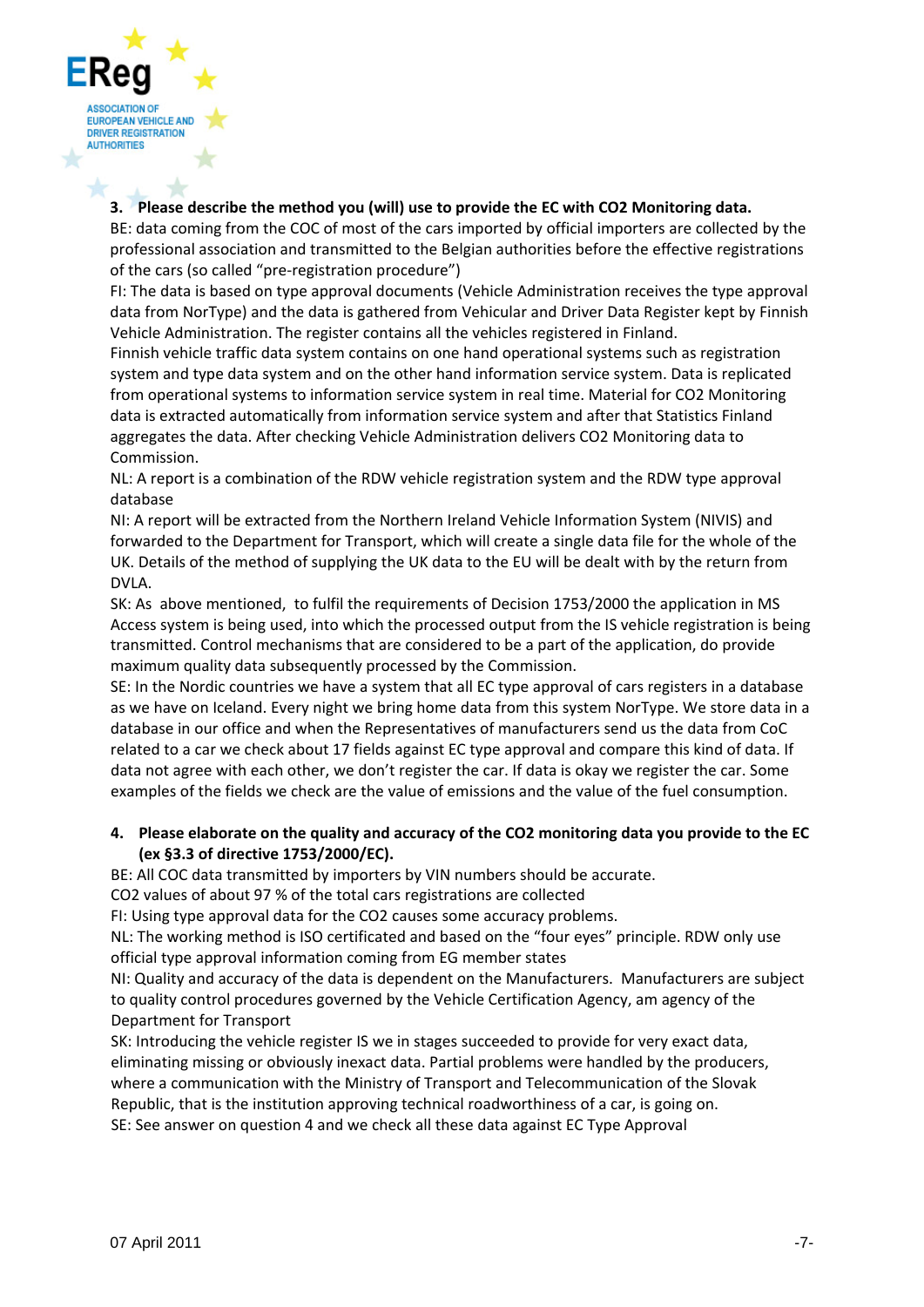

#### **5. What yearly effort (man‐hours) does it take you to assemble and aggregate the CO2 Monitoring data?**

BE: About 300 hours/man

FI: It has been taken yearly about 3 days (almost all of that is the work made by Statistics Finland). NL: about 50 hours/year

NI: It is estimated that around 560 man hours of additional effort per annum will be required to capture the additional CO2 data at the first registration of a vehicle. The aggregation and transmission of the data will be fully automated.

SK: In cooperation with an external vehicle register IS supplier semi-automated steps were processed to set up databases, that subsequently make up an input into MS Access. Even if the time needed to data processing, cannot be determined exactly and unambiguously, we assume, that the whole data processing takes 3‐4 weeks; within that time one expert about 5‐6 hours a day provides for data preparation.

SE: Regarding delivery directive 1753/2000/EC it will take about 40 man‐hours.

# **6. What are the most prominent problems you have with assembling the CO2 monitoring data?**

BE: Collecting data needed to calculate the footprint (74 % received)

Collecting data for small registered volumes

Collecting data of cars imported outside official networks

 $F1: -$ 

NL: Collecting information about cars imported with a not regular method

NI: Ensuring that the information is recorded accurately from the data supplied by manufacturers SK: As aforementioned the reporting obligation in line with the Decision 1753/2000 has been performed to an acceptable standard.

SE: The problem we have is data about Manufacturers because we don't have these information in our register. We have made and we have translated that to a system with Manufacturers. Now we can delivery even Manufacturers and we think we have solved this problem we have had a lot of years in the beginning of delivery data regarding directive 1753/2000/EC.

#### 7. What plans do you have to solve these issues and what is your timeframe to have these issues **solved?**

BE: Within months a new "pre-registration procedure" should solve problems about the footprint calculation.

Data collection of cars imported outside official networks should be resolved by new legislation concerning the new vehicle registration database (MOBIVIS). From that moment (2011) parallel import is also liable to the pre-registration procedure.

FI: ‐

NL: From early 2010 it is possible to file CO2 data into the RDW register from cars imported with a not regular method

NI: The IT system has in‐built verification processes that reject meaningless data. However, this can only ensure that data input is within acceptable ranges.

SK: In regard of the fact, that the data pursuant to the Decision 1753/2000/EC will be transmitted in 2009 for the last time, we presume keeping the standard of performing all the subsequent obligations.

SE: See answer on questions 7.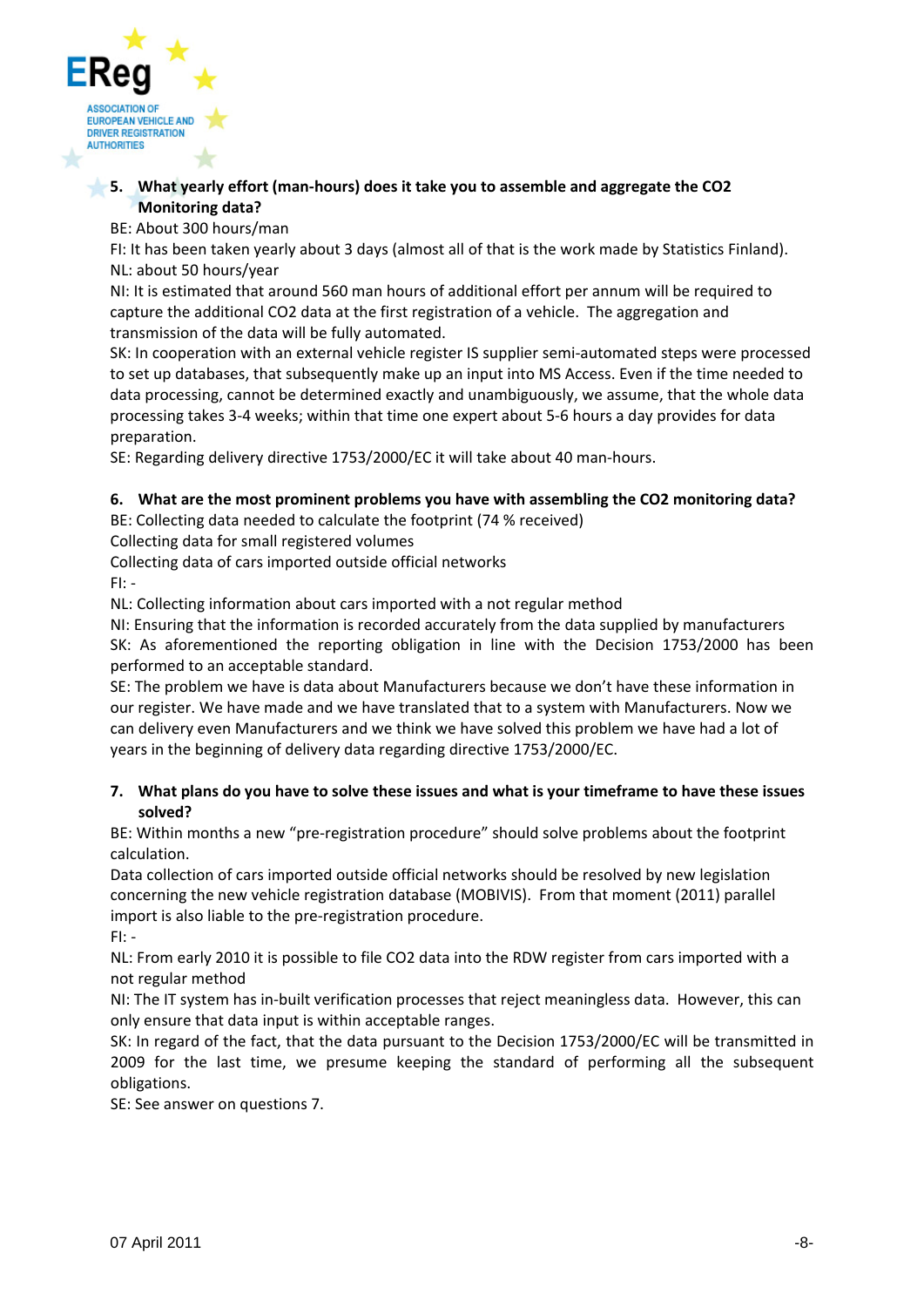

#### **8. What (if any) problems does the new directive 2009/443/EC present to your country?**  $BE: -$

FI: We use mainly type approval documentation data as a base for our vehicle registry data. This causes a problem to get the CO2 and mass values from the CoC of the individual vehicle. The CO2 and mass gathering system is currently under development.

Also averaging the track width is a problem because we have only minimum and maximum values of the track width. The regulation is not very exact regarding to the track width of the vehicle.

Also the calculation of the E85 fuel stations is a bit problematic. We have made co-operation with Union of the Oil and Gas to gather the number of the stations.

NL: At this moment RDW does not see very much problems

NI: Need to ensure that manufacturers are able to supply accurate and comprehensive data. Additional effort when registering a vehicle for the first time

SK: According to the EP and Council Decision 443/2009 a completely new way of data capturing is being introduced inclusive a different technical solution in data reporting based on using an **xml** format. To master the innovated way of collecting and providing data we organized a meeting in November 2009, where representatives from the EC were present together with experts from the company providing vehicle registration. We treated technical details as well as the expectations regarding the time horizons in meeting the requirements within the year 2010, with the aim to finish all the testing to make the procedure completed and prepared till the end of the year. SE: At the moment we can't see any problems with the new directive.

# Polluting emissions related:

**1. What national/regional/municipal measures with respect to polluting emissions are ‐ at the moment or in the near future ‐ in effect in your MS (e.g. environmental zones, taxes, road pricing, parking fees)?** 

BE:

# **Firm car**

Fiscal deductibility for clean fleet vehicles will henceforth vary between 50 and 100% according to the CO2‐emissions, in stead of 60 to 90% until now. The social security tax on firm car is based on the CO2 emission (some adjustment is made according to fuel type)

It is planned to vary the taxation of the owner of firm car according to CO2 emission.

For employers, vehicles with less than 1gr /CO2/KM, like electric cars, 120% tax cut

# **Private car**

Fiscal incentives for purchase of new vehicles with low CO2emissions:

‐ a reduction of 15 % of the purchase price for new vehicles with CO2 emissions lower than 105 grams per km, with a maximum of € 4540

‐ a reduction of 3 % of the purchase price for new vehicles with CO2 emissions of between 105 and 115 grams per km, a maximum of  $\epsilon$  850

‐ Fiscal incentives for electric cars: tax cut of 30 % of the acquisition value of an electric car for private buyers with a maximum tax reduction of 8990 euro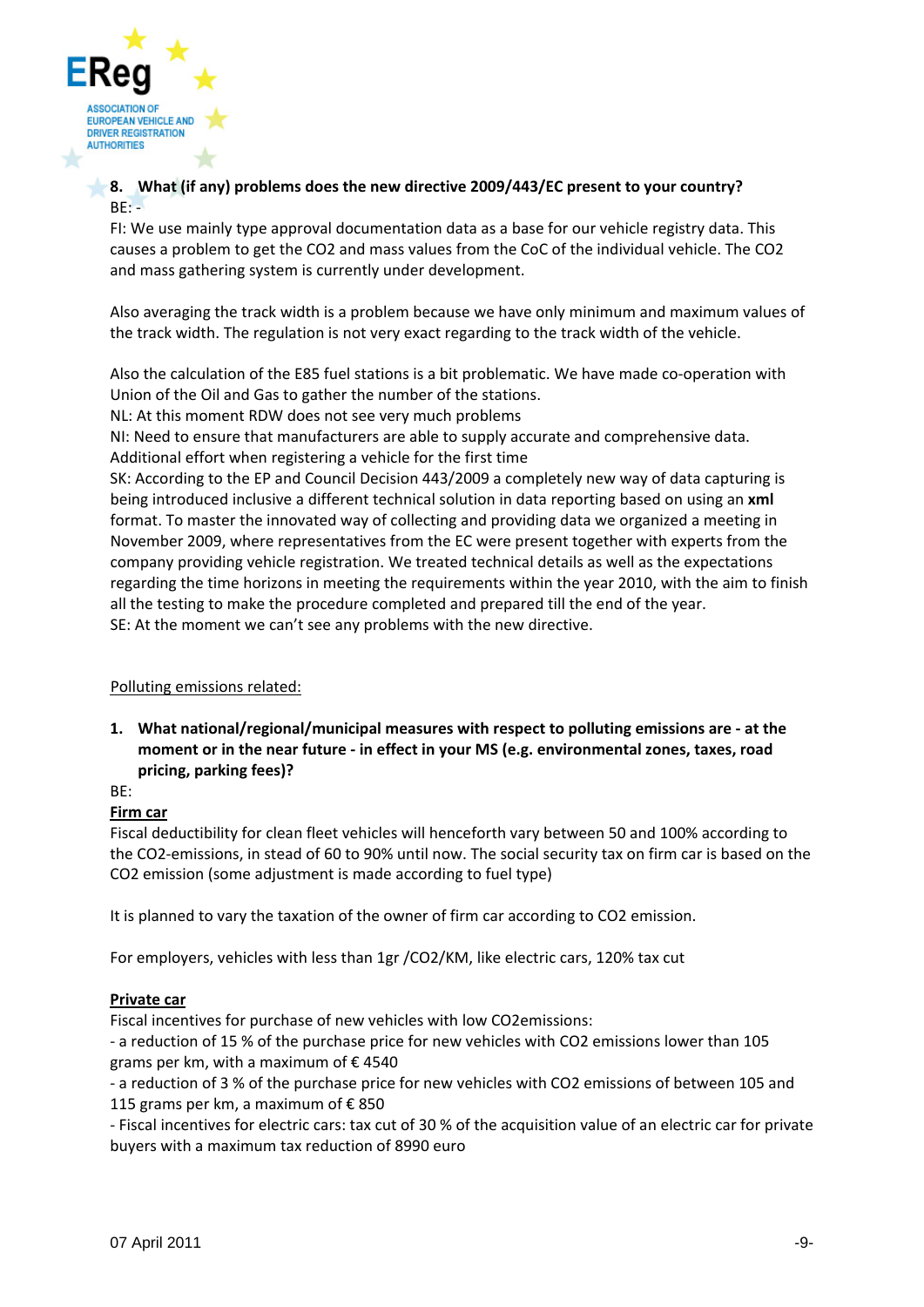

 $\bullet$  - a reduction of  $\epsilon$  200 of the purchase price for new diesel vehicles equipped with a soot filter and emitting less than 130 g per km CO2

For 2010 the Walloon government has decided to revised his bonus - malus system has follow: For the buying of a first car

Citizen received a bonus (from 100 EUR to 1200 EUR) for car which emit less than 126 CO2/g (before 146 g CO2)

Citizen must pay a malus (from 1000 EUR to 1500 EUR for car which emit more than 225 CO2/g For the replacement of an old car

The bonus-malus system is also applied for there placement of old car

In this case, the bonus-malus is computed on basis of the emission difference between the old and new car.

The bonus-malus system is adjusted in order to take into account the fact that family with many children must have bigger car.

The Flemish government plans to reform the annual vehicle tax and the vehicle registration tax. The new taxation system will be based on the Ecoscore, a value between 0 and 100 that's takes into account well to wheel pollutants (e.g. CO2, CO, PM NOx, HC, and SO2) and noise.

FI: There are some plans in Helsinki and in Helsinki Metropolitan Area Council (YTV) to stipulate environmental zones based on motor vehicle emissions and to promote the use of low‐emission vehicles for example by abolishing parking charges and granting other benefits for low‐emission vehicles. Any decisions about these actions are not yet made.

 $NL: -$ 

NI: This section will be completed in the DVLA return for the whole of the UK

SK: **Questions 1 to 3** are not part of our competencies; this issue is in our opinion a responsibility of the Slovak Ministry of the Environment, or Economy.

SE: At the moment we have environmental zones in the biggest cities in Sweden regarding the heavy vehicles and it is a discussion in Sweden to also have these kinds of zones in some more cities and also it will be for the passenger cars. For passenger cars we have a system from the  $1<sup>st</sup>$  of January 2010 that the passengers cars will been tax free on 5 year from the date then the car have been put in road traffic. In some municipals they have free parking fees if the car is a environmental car.

#### **2. What specific emission data is applicable for these measures (e.g. NOx, PM10, EURO‐class) and how does your MS make this data available for enforcement activities?**

BE: CO2-emissions based on the emission data in the vehicle registration database.

FI: Emission level is in the system and is available.

NL: ‐

NI: This section will be completed in the DVLA return for the whole of the UK

SK: **Questions 1 to 3** are not part of our competencies; this issue is in our opinion a responsibility of the Slovak Ministry of the Environment, or Economy.

SE: In our register we have all the data as you can find in CoC excluding number of PM and all these kind of data are available for all the authority who have connection to our register.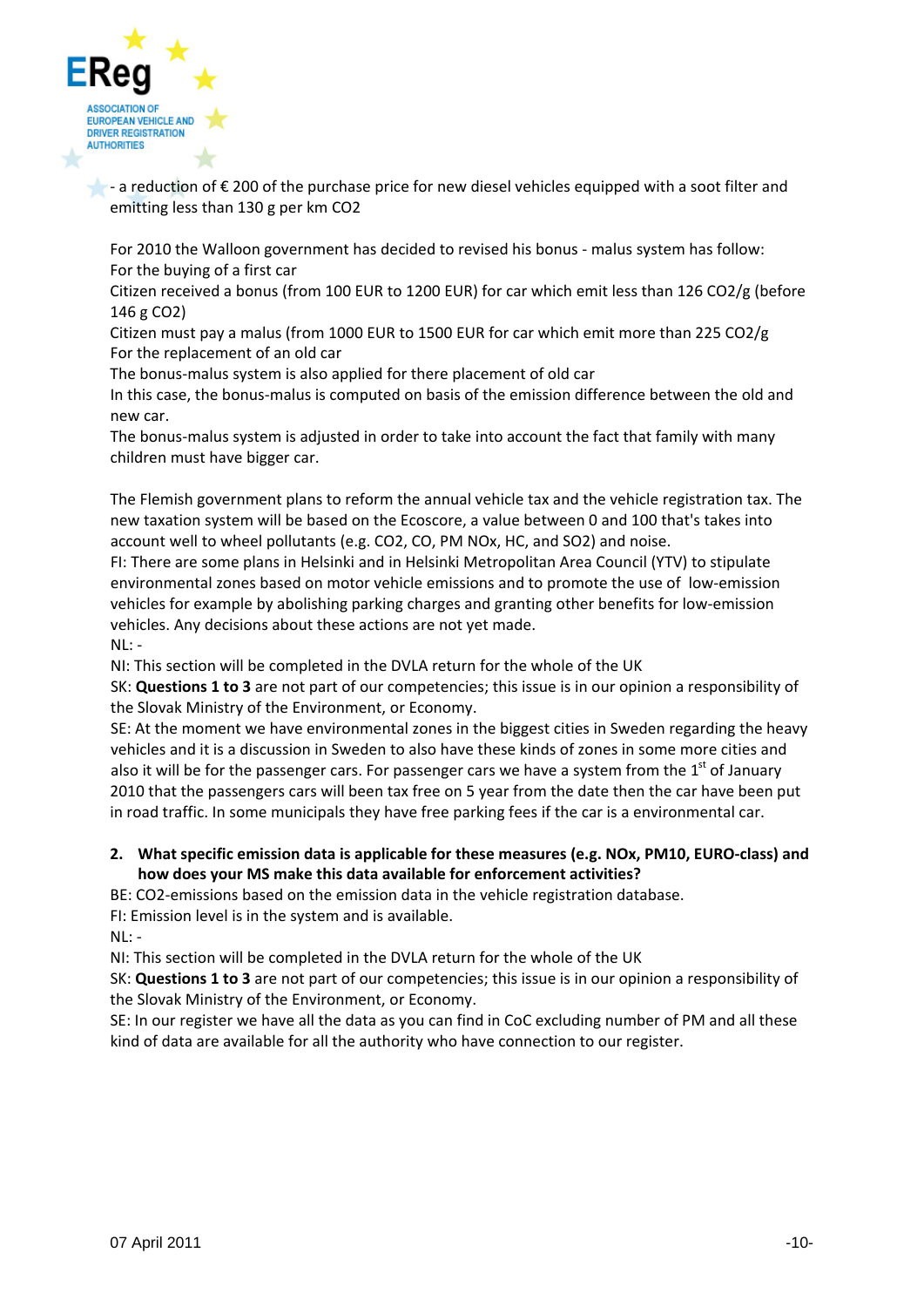

#### **3. How do the authorities in your MS enforce these measures for:**

#### **a. Domestic cars?**

BE: Based on the emission data in the vehicle registration database

FI: ‐ NL: ‐

NI: This section will be completed in the DVLA return for the whole of the UK

SK: **Questions 1 to 3** are not part of our competencies; this issue is in our opinion a responsibility of the Slovak Ministry of the Environment, or Economy.

SE: For the domestic cars the authorities have connection to our system and they can check all the data they need.

# **b. Foreign cars?**

BE: Measures only apply to domestic cars

FI: ‐

NL: ‐

NI: This section will be completed in the DVLA return for the whole of the UK

SK: **Questions 1 to 3** are not part of our competencies; this issue is in our opinion a responsibility of the Slovak Ministry of the Environment, or Economy.

SE: For the foreign cars the authorities don't have to check these cars because these cars don't have for example free parking fees and at the moment they don't have to pay road pricing and so on.

#### **4. What needs does your MS have for (digital) exchange of this emission data between Member States and what are your preferences on how to implement this data exchange?**

BE: Because the measures only apply to domestic cars, actually no special needs are necessary FI: ‐

 $NI: -$ 

NI: This section will be completed in the DVLA return for the whole of the UK

SK: we will cooperate and consult the issue within the preparation process to the implementation of EP and Council Regulation No. 443/2009.

SE: At the moment we don´t need exchanges of this emission between Member States but I think it can be needs to exchanges in future. It is more possible to check foreign cars if we can exchange this kind of information. I think EUCARIS-system can be the system to have this kind of exchanges of this kind of data.

General remark Sweden:

I send you a overview of our system to collect data from Representatives of Manufacturers and also a overview to delivery data to the European Commission. The Commission also called us that they would like to have a bilateral discussion with Sweden and they would like to know more about the Swedish system to collect the data and also how we can be sure that the data are of high quality. I send you also this presentation.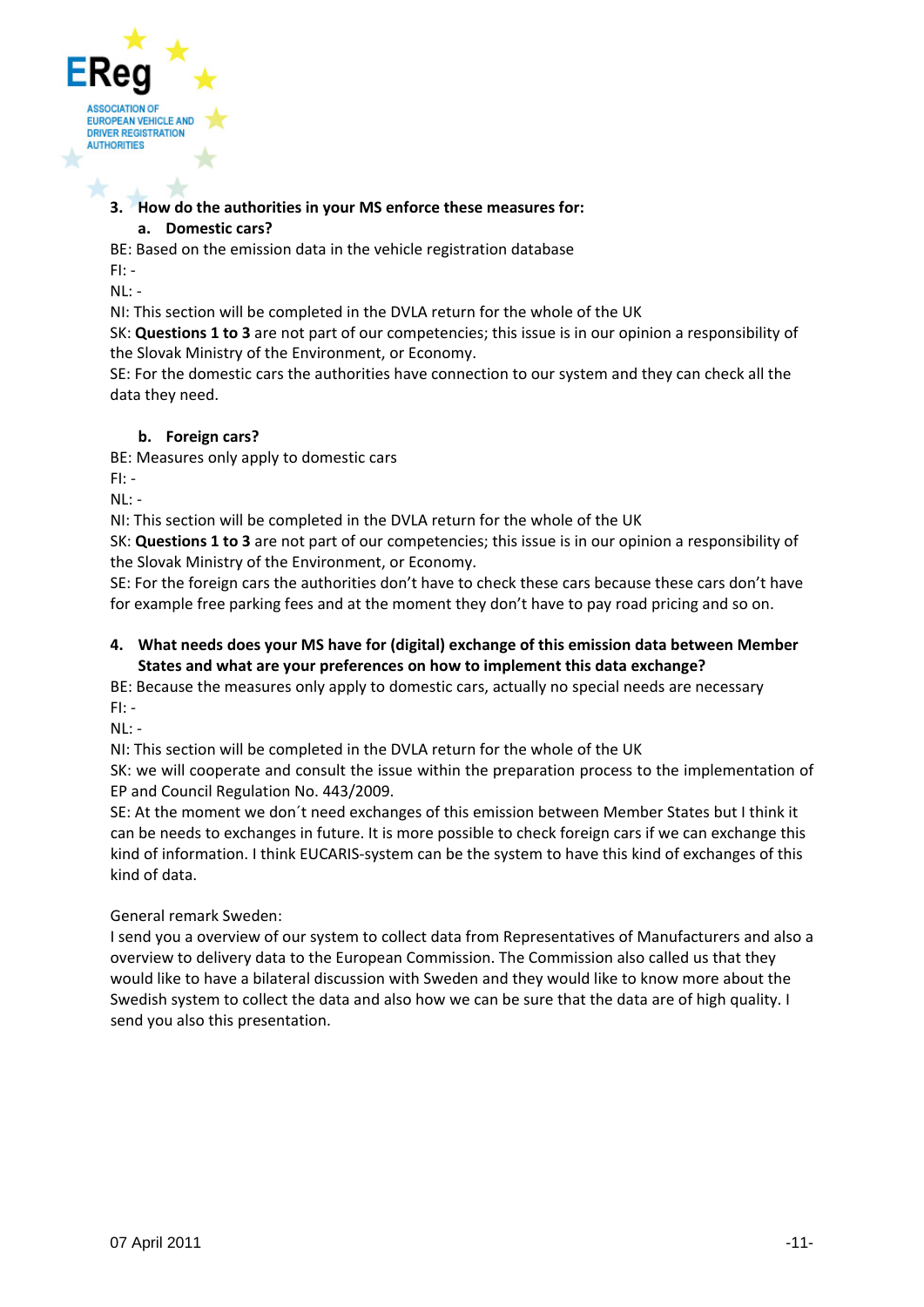

#### **ANNEX 2**

| Country             | How is the correctness of data on the CoC checked in your country?                                                                                                                                                                     |
|---------------------|----------------------------------------------------------------------------------------------------------------------------------------------------------------------------------------------------------------------------------------|
| Iceland             | Visual check of CoC only.                                                                                                                                                                                                              |
| Slovenia            | Check of COC based on Type Approval Database                                                                                                                                                                                           |
| UK and              |                                                                                                                                                                                                                                        |
| Northern<br>Ireland | Visual check of CoC. If CoC appears real than this is accepted. In few<br>cases a check on validity is done.                                                                                                                           |
| Estonia             | Visual check of CoC. In some cases the Type Approval Database is<br>checked. If CoC and Type Approval database differ than producer or<br>its representative is contacted.                                                             |
| Hungary             | Visual check of CoC. In some cases the Type Approval Database is<br>checked. If CoC and Type Approval database differ than producer or<br>its representative is contacted.                                                             |
| Luxemburg           | Visual check of CoC. In all cases the Type Approval Database is<br>checked and compared to CoC.                                                                                                                                        |
| Switzerland         | Do not use COC. WVTA is used for data.                                                                                                                                                                                                 |
| Latvia              | Do not use COC. WVTA is used for data.                                                                                                                                                                                                 |
| Slovakia            | Visual check of CoC. If CoC appears real than this is accepted. In case<br>of doubt the producer is contacted through the Ministry of Transport.<br>After this the only way to register is through Ministry of Transport or<br>Police. |
| Belgium             | Producers send needed data to registration Authority. No check is<br>being done with the WVTA-Database.                                                                                                                                |
| Finland             | Part of the info comes from the WVTA-database additional info<br>comes from CoC. In case of a mismatch the Producer is contacted.<br>CoC is visually checked.                                                                          |